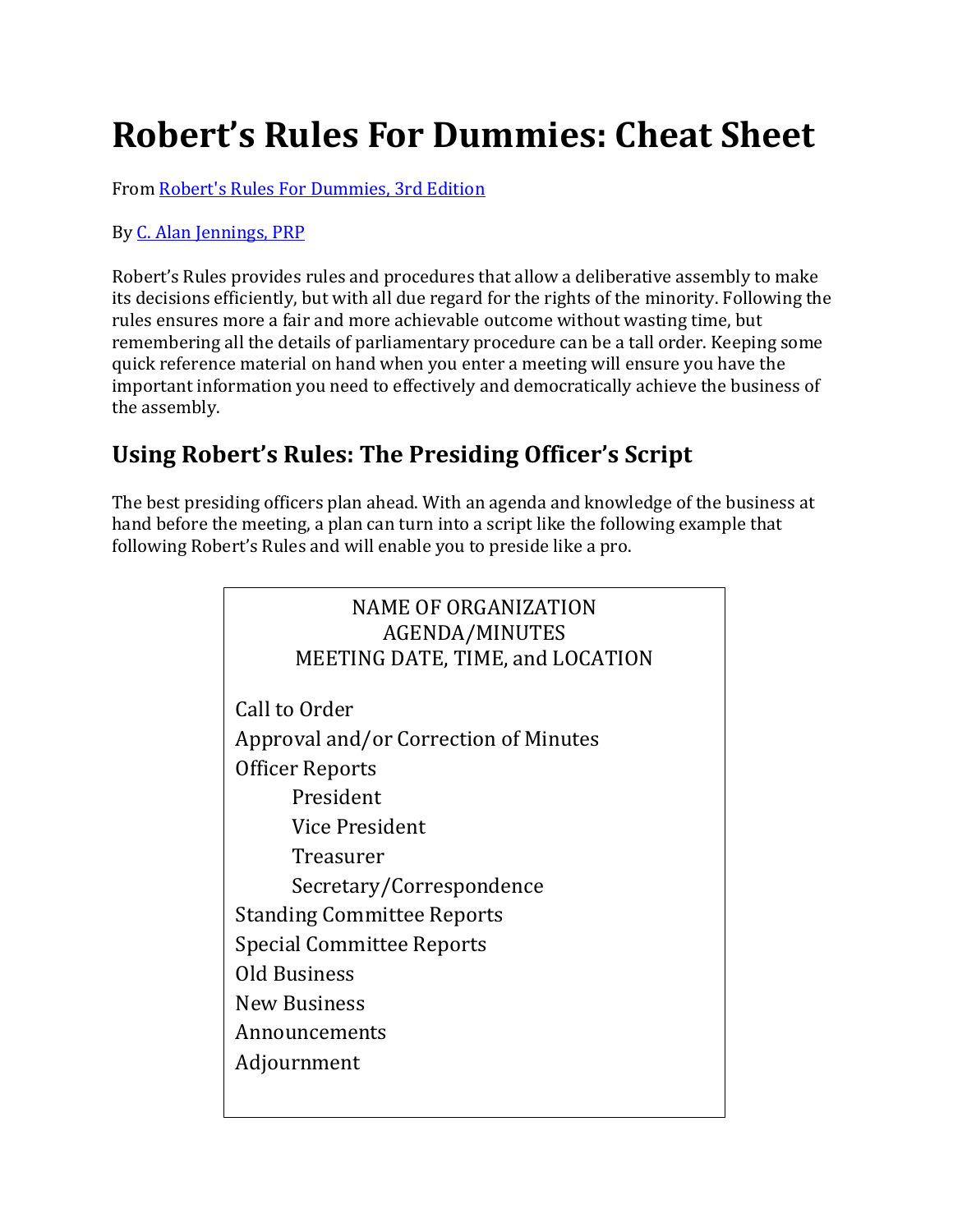### **President's Scripted Agenda**

#### **Call to order**

Rap the gavel once. One time. (Uno Rappo. Ein Bangf.)

*The meeting will come to order at 3:00 p.m.*

#### **Approval or correction of minutes**

*The secretary's draft of the minutes of the May meeting was sent to you last week, and a copy is in your meeting packet. Knowing you all to be judicious minute-readers, please let me know now if you found any errors.* 

Pause.

*Are there any corrections to the minutes as distributed?*

Take corrections until there are no more.

*If there are no (further) corrections, the minutes stand approved as distributed (corrected).*

*The next order of business is officer reports.*

#### **Reports of Officers**

#### **President's Report**

*You have a copy of my written report, so I'll review a couple of highlights and move on.* 

#### **Treasurer's Report**

*The treasurer is absent this afternoon, but furnished his report. Let's take a minute to review it. I hope I can answer any questions.*

*We have 281 dues-paid members, \$21,272 total cash accounts. You have in your meeting packets some financial reports for the period 1/1 to 5/31.*

*You have an itemized income and expense report covering our year to date in your materials along with an expense detail available; if you have any questions, I'll be glad to try to answer them.*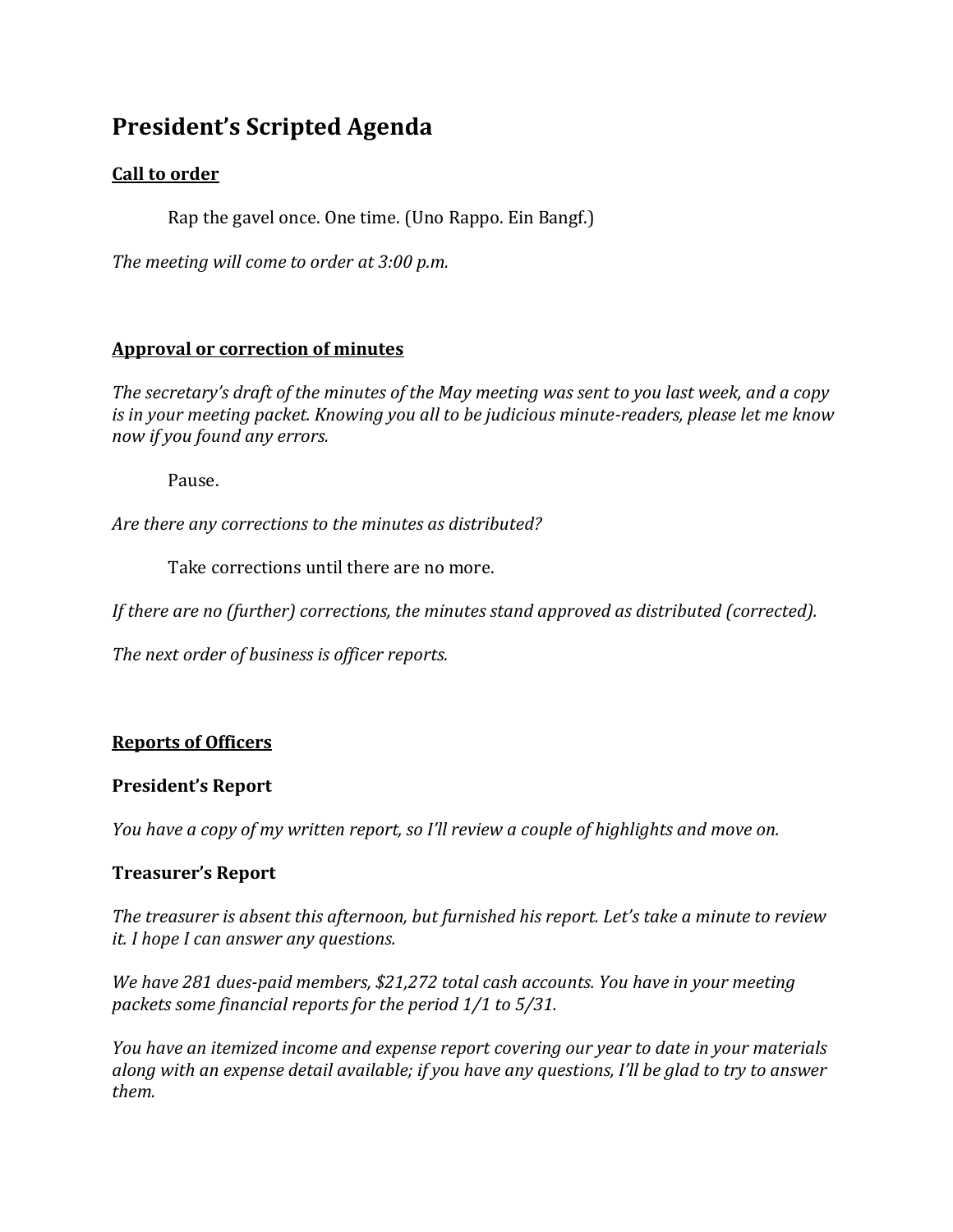#### Handle questions

*No action is required on the treasurer's report. It will be filed for audit.*

*Before we continue, please allow me to report some committee appointments.* 

Report committee chairmen and membership appointments so far.

#### **Executive Director's Report**

*The chair recognizes Mr. ED for a report.*

*Thank you Mr. ED*

*There are a number of recommendations here and we'll take them up one at a time. . . .*

Ask Secretary to read the first recommendation. Someone then should "move the adoption of the recommendation just read."

State the motion

*It is moved to adopt the recommendation just read. Is there debate?"* 

Handle discussion; put the question when ready by saying,

*Those in favor say "Aye" [pause]* 

*Those opposed say "No". . . .*

*The motion passes (fails) and the recommendation is (not) adopted.*

*The next order of business is standing committee reports.*

#### **Reports of Standing Committees**

#### **Membership Committee Chairman's Report**

*The chair recognizes \_\_\_\_ for the membership committee report.*

[Script for motions arising from the report]

*Thank you \_\_\_\_.*

**Finance Committee Chairman's Report**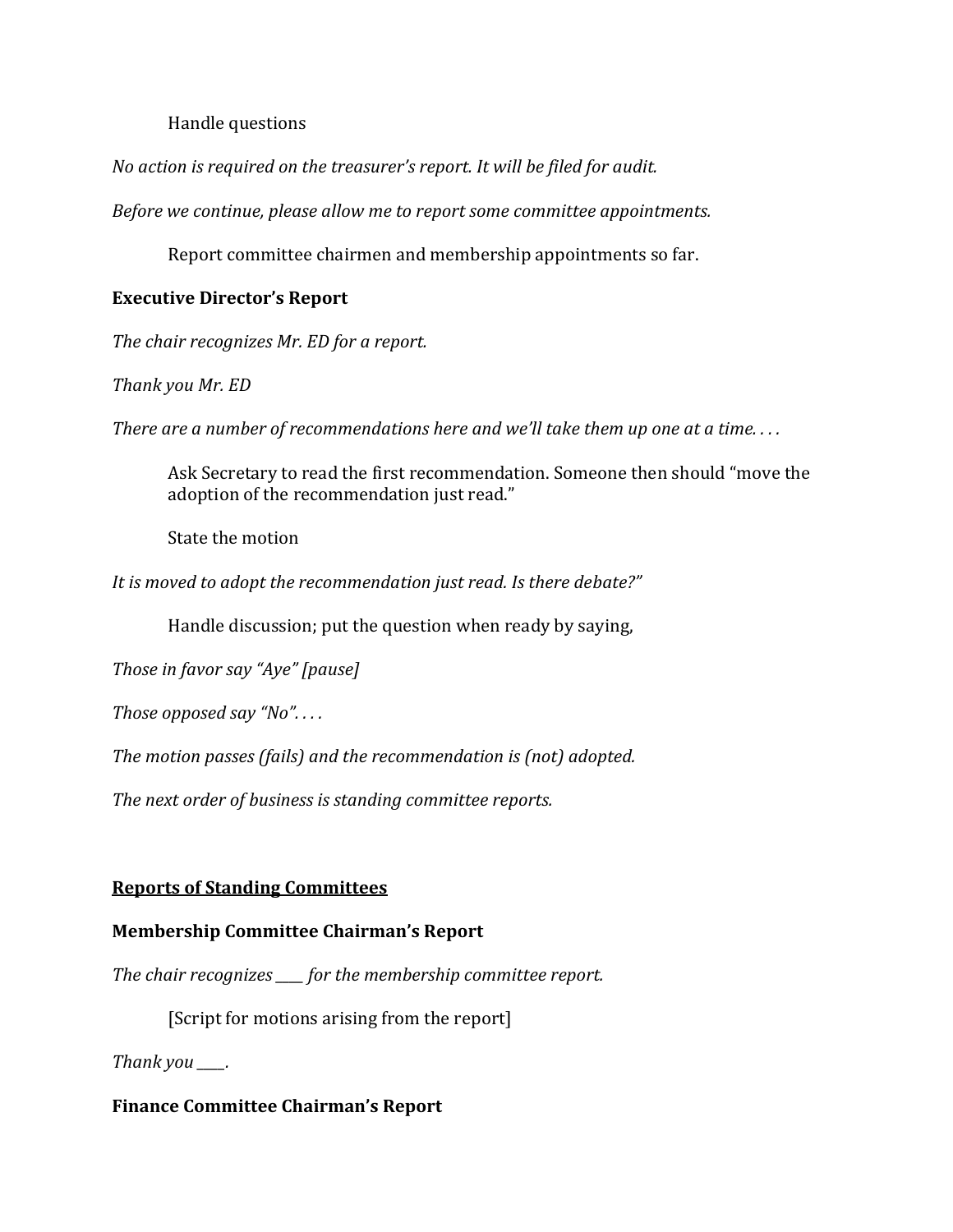*Your president is the current finance chairman and the treasurer's report given earlier covered everything.*

#### **Convention Committee Report**

*Members, complete information from the last Convention that has not been finalized, and the Convention Committee will report at the next meeting.*

*Next order of business is reports of special committees.*

#### **Reports of Special Committees**

#### **Special Certification Committee Report**

*The chair recognizes \_\_\_\_ for the certification committee report.*

[Script and handle motions arising from this report]

*Thank you.*

#### **Special Chapter Charter Revision Committee Report**

*The chair recognizes \_\_\_\_ for the chapter charter revision committee report.*

*You have a written committee report. The committee recommends you adopt the following resolution.*

Read the resolution.

*The question is on the adoption of the resolution just read. Is there debate?*

Handle debate, put the question, and announce the result.

*The motion passes, and the resolution is adopted.*

#### **New Business**

*Is there new business?*

*The Chair recognizes AB.*

[AB makes motion and it is seconded.]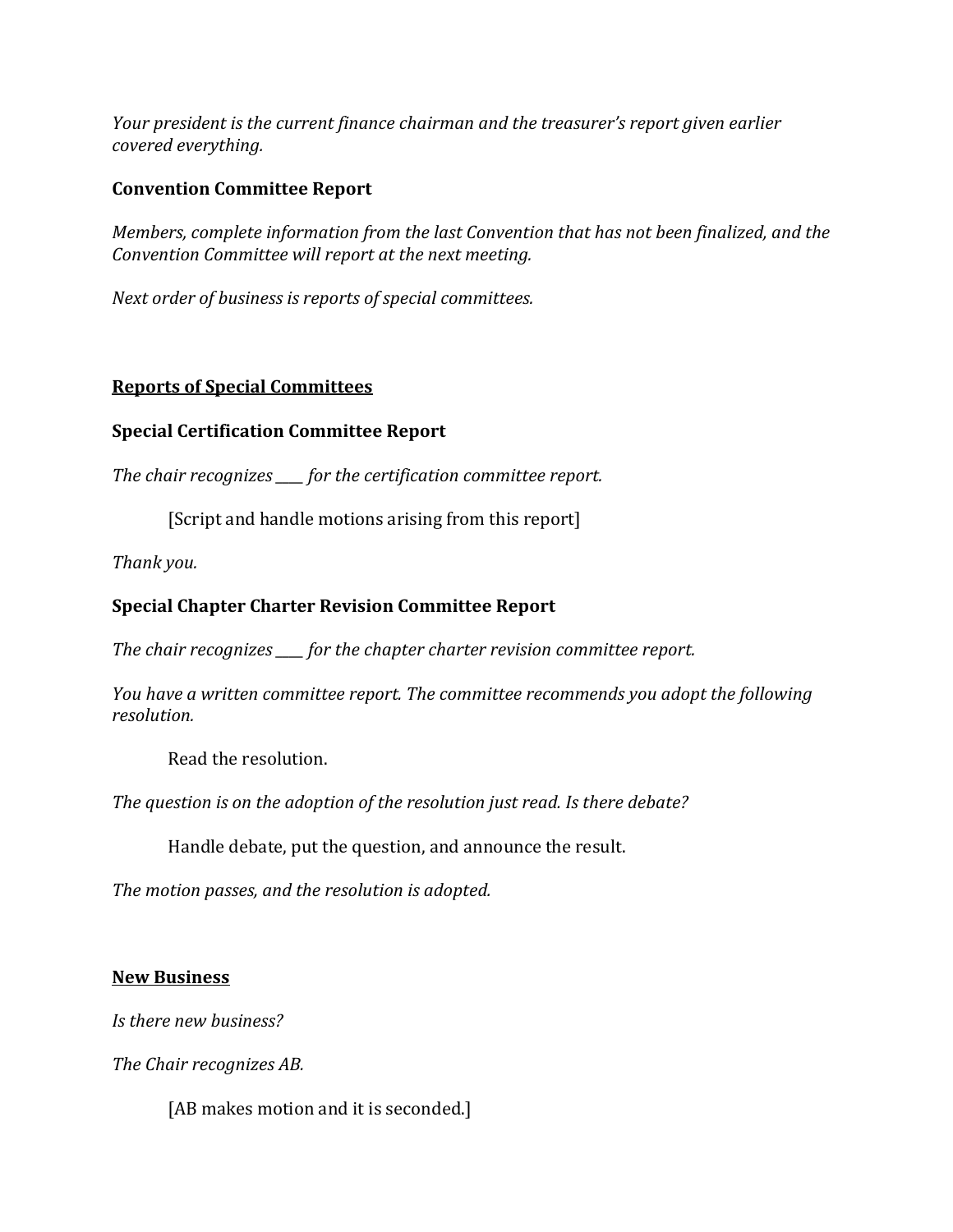*It is moved and seconded to create a special committee of three members to be appointed by the president to report recommendations on requirements for annual continuing education credits for members.*

Handle debate, put the question, and announce the result.

*Is there any further business to come before the meeting?*

#### **Announcements**

*We need to set the date for our next meeting. It looks like September 18 is the usual date. Shall we meet next at 3 pm on September 18? Hearing no objection, we'll meet next on September 18 at 3pm here at the clubhouse.*

#### **Adjourn**

*There being no further business to come before the board, the meeting is adjourned.*

### **Following the Standard Order of Business**

An easy way to remember the Robert's Rules *standard order of business* is with the mnemonic 3R-SUN — you can see it clearly in the following list. This list is a quick reference to make it easy for you to set up a basic agenda for your meeting.

- 1. Reading and approval of minutes
- 2. Reports of officers, boards, and standing committees
- 3. Reports of special (select and ad hoc) committees
- 4. Special orders
- 5. Unfinished business and general orders
- 6. New business